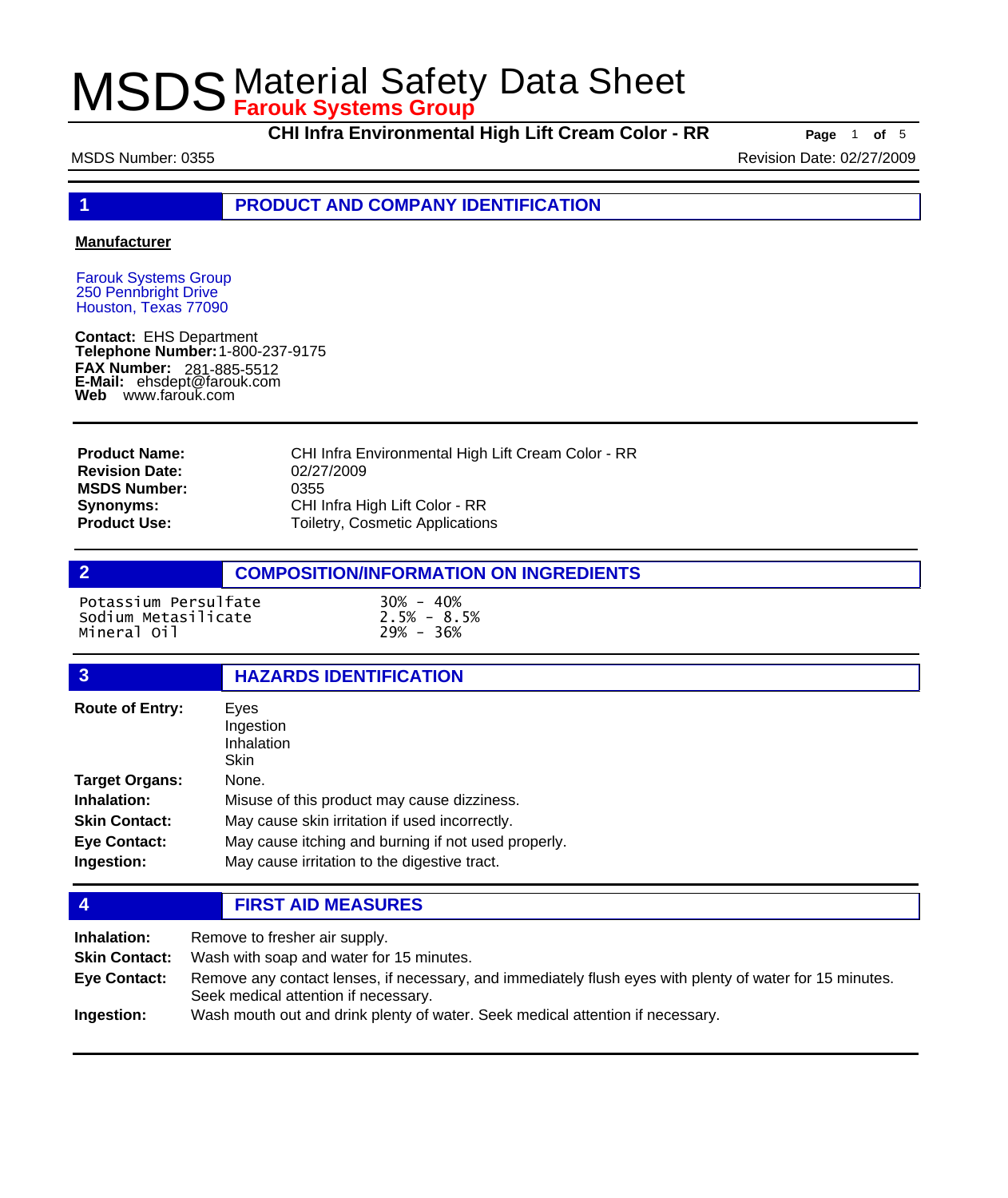**CHI Infra Environmental High Lift Cream Color - RR Page** <sup>2</sup> **of** <sup>5</sup>

MSDS Number: 0355 Revision Date: 02/27/2009

**5 FIRE FIGHTING MEASURES**

FLASHPOINT AND METHOD: Not applicable. FLAMMABLE LIQUIDS: Not available. AUTO IGNITION TEMP: None. FLAMMABLE CLASS: None. BURNING RATE OF SOLID: Not available

GENERAL HAZARDS: Evacuate personnel downwind of fire to avoid inhalation of fumes and smoke.

EXTINGUISHING METHODS: Chemical type foam, Dry Chemical, Water Fog

HAZARDOUS COMBUSTION PRODUCTS: None.

FIRE FIGHTING PROCEDURES: This product is not flammable.However, hazardous decomposition and combustion products may be formed in a fire situation. Cool exposed containers with water spray to prevent overheating.

FIRE FIGHTING EQUIPMENT: Respiratory and eye protection are required for fire fighting personnel. Full protective equipment (Bunker Gear) and self contained breathing apparatus (SCBA) should be used for all indoor fires and significant outdoor fires. For small outdoor fires, which may be easily extinguished with a portable fire extinguisher, use of a SCBA may not be needed.

### **6 ACCIDENTAL RELEASE MEASURES**

SMALL SPILL: When a spill occurs, use absorbent material on the substance. Dispose of the material according to all local, state and federal regulations. Always use an absorbent material when cleaning up a spill.

ENVIRONMENTAL PRECAUTIONS: Avoid run-off or release into sewers, stormdrains and waterways.

GENERAL PRECAUTIONS: Remove containers away from flammable materials.

#### *HANDLING AND STORAGE* Use appropriate personal protective equipment as specified in Section 8. Handle in a manner consistent with good household/personal techniques and practices. **Handling Precautions:** Keep containers/bottles securely sealed when not in use. Store in cool/dry conditions that do not exceed room temperature. Try to store product in temperatures between 40°F to 90° F. **Storage Requirements:**

### **8 EXPOSURE CONTROLS/PERSONAL PROTECTION**

| <b>Engineering Controls:</b>      | These recommendations provide general guideance for handling this product safely. Because<br>specific use conditions may vary, safety procedures should be developed for each specific<br>application of this product. When developing procedures, always consider potential waste,<br>disposal and personal safety issues. |
|-----------------------------------|-----------------------------------------------------------------------------------------------------------------------------------------------------------------------------------------------------------------------------------------------------------------------------------------------------------------------------|
| <b>Protective Equipment:</b>      | EYES AND FACE: For reasonable foreseeable uses of this product, eye and face protection<br>is not required.<br>SKIN: For reasonable foreseeable uses of this product, skin protection is not required.<br>RESPIRATORY: For reasonable foreseeable uses of this product, respiratory protection is not<br>required.          |
| <b>Exposure Guidelines/Other:</b> | EXPOSURE GUIDELINES: Overexposure is unlikely. Since all parameters cannot be foreseen, the use of engineering controls to reduce<br>exposure may be necessary.                                                                                                                                                             |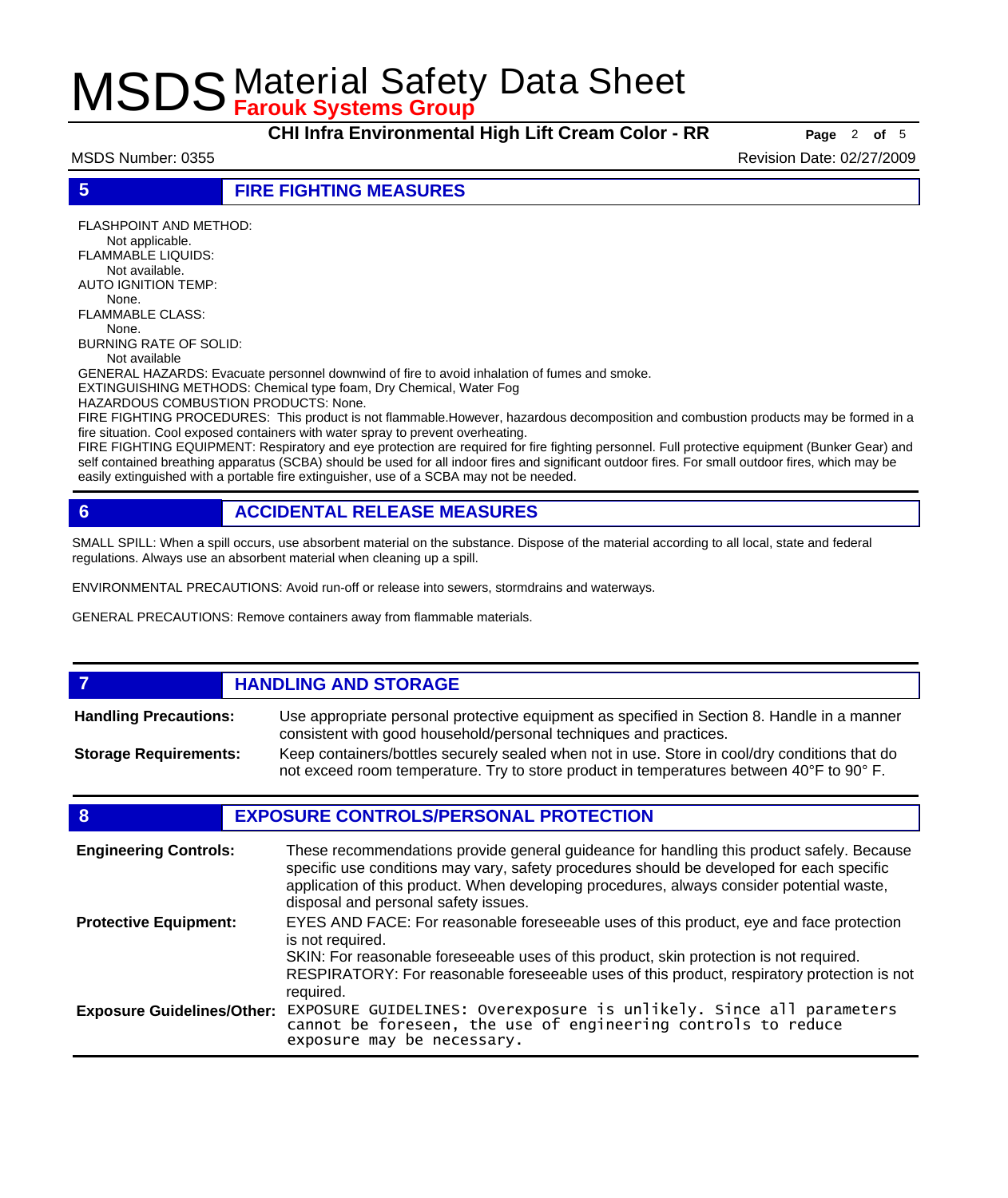**CHI Infra Environmental High Lift Cream Color - RR Page** <sup>3</sup> **of** <sup>5</sup>

MSDS Number: 0355 Revision Date: 02/27/2009

### **9 PHYSICAL AND CHEMICAL PROPERTIES**

Appearance: Red, magenta color **Physical State:** Creme **Odor:** Pleasant, grape fragrance **pH:** 10.5 - 11.5 **Vapor Pressure:** N/A **Vapor Density:** N/A

### **Boiling Point:** N/A **Freezing/Melting Pt.:** N/A

**Solubility:** Soluble in water. **Spec Grav./Density:** N/A

| <b>STABILITY AND REACTIVITY</b>                                                                            |  |
|------------------------------------------------------------------------------------------------------------|--|
| Stability:<br>YES.                                                                                         |  |
| <b>Conditions to avoid:</b><br>None.                                                                       |  |
| Materials to avoid (incompatability):<br>Keep away from strong acids, reducing chemicals and heavy metals. |  |
| Hazardous Decomposition products: Releases oxygen which may intensify a fire.                              |  |
| <b>Hazardous Polymerization:</b><br>Will Not Occur.                                                        |  |

### **11 TOXICOLOGICAL INFORMATION**

ACUTE:

DERMAL LD50: Not available. ORAL LD50: Not available. INHALATION LC50: Not available. EYE EFFECTS: This product may cause irritation to eyes if not used under normal conditions. TARGET ORGANS: NONE. SENSITIZATIONS: Not available. CARCINOGENICITY: IARC: Listed by IARC - No. NTP: Listed by NTP - No. OSHA: Listed by OSHA - No.

MUTAGENICITY: Not available. REPRODUCTIVE EFFECTS: None. TERATOGENIC EFFECTS: Not available.

### **12 ECOLOGICAL INFORMATION**

ENVIRONMENTAL DATA: Not available. ECOTOXICOLOGICAL INFO: Not available. DISTRIBUTION: Not available. CHEMICAL FATE INFO: Not available.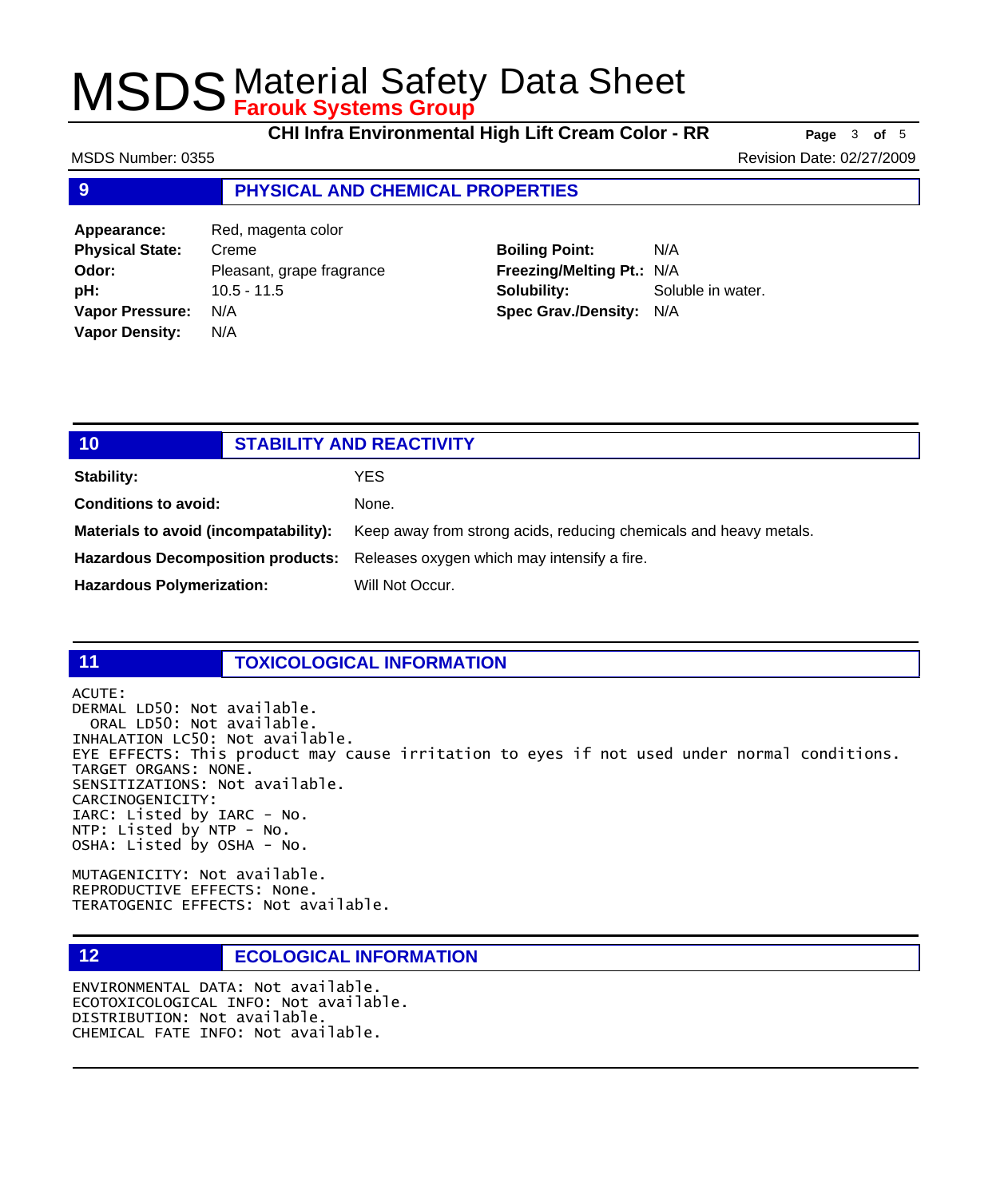**CHI Infra Environmental High Lift Cream Color - RR Page** <sup>4</sup> **of** <sup>5</sup>

MSDS Number: 0355 Revision Date: 02/27/2009

### **13 DISPOSAL CONSIDERATIONS**

US EPA Waste Number and Descriptions:

DISPOSAL METHOD: Controlled release of diluted product into a biological wastewater treatment plant. COMPONENT WASTE NUMBER: No EPA Waste Numbers are applicable for this product's components. DISPOSAL INSTRUCTIONS: Dispose of waste material according to local, state and federal rules and regulations.

**14 TRANSPORT INFORMATION**

This product is regulated as a hazardous material by the United States (DOT) or Canadian (TDG) transportation regulations.

DOT CLASSIFICATION: Shipping Name: Consumer Commodity Class: ORM-D IMDG CLASSIFICATION: Shipping Name: Oxidizing Liquid, nos(Potassium Persulfate mixture) -

UN3139, PG III Class: 5.1 - Oxidizer

IATA CLASSIFICATION: Shipping Name: Oxidizing Liquid, nos (Potassium Persulfate mixture) - UN3139, PG III Class: 5.1 - Oxidizer Pkg Inst - Y514

1-800-424-9300 1-703-527-3887 CHEMTREC

Outside the United States

### **15 REGULATORY INFORMATION**

UNITED STATES: SARA TITLE III (Superfund Amendments and Reauthorization Act) 311/312 HAZARD CATEGORIES Fire: No. Pressure Generating: No. Reactivity: No. Acute: No. 313 REPORTABLE INGREDIENTS: Not applicable. TITLE III NOTES: None. CERCLA(Comprehensive Response, Compensation, and Liability Act) CERCLA RQ: None. TSCA(Toxic Substance Release Act) TSCA REGULATORY: All ingredients are listed in the TSCA Inventory. CANADA: WHMIS(WORKER HAZARDOUS MATERIAL INFORMATION SYSTEM) This product is WHMIS controlled. CANADIAN INGREDIENT DISCLOSURE LIST: Sodium Metasilicate. CANADIAN ENVIRONMENTAL PROTECTION ACT: All intentional ingredients are listed on the DSL(Domestic Substance List). EUROPEAN COMMUNITY: EU REGULATORY: All intentional ingredients are listed on the European's EINECS Inventory. STATE REGULATIONS: Not available. LOCAL REGULATIONS: Not available.